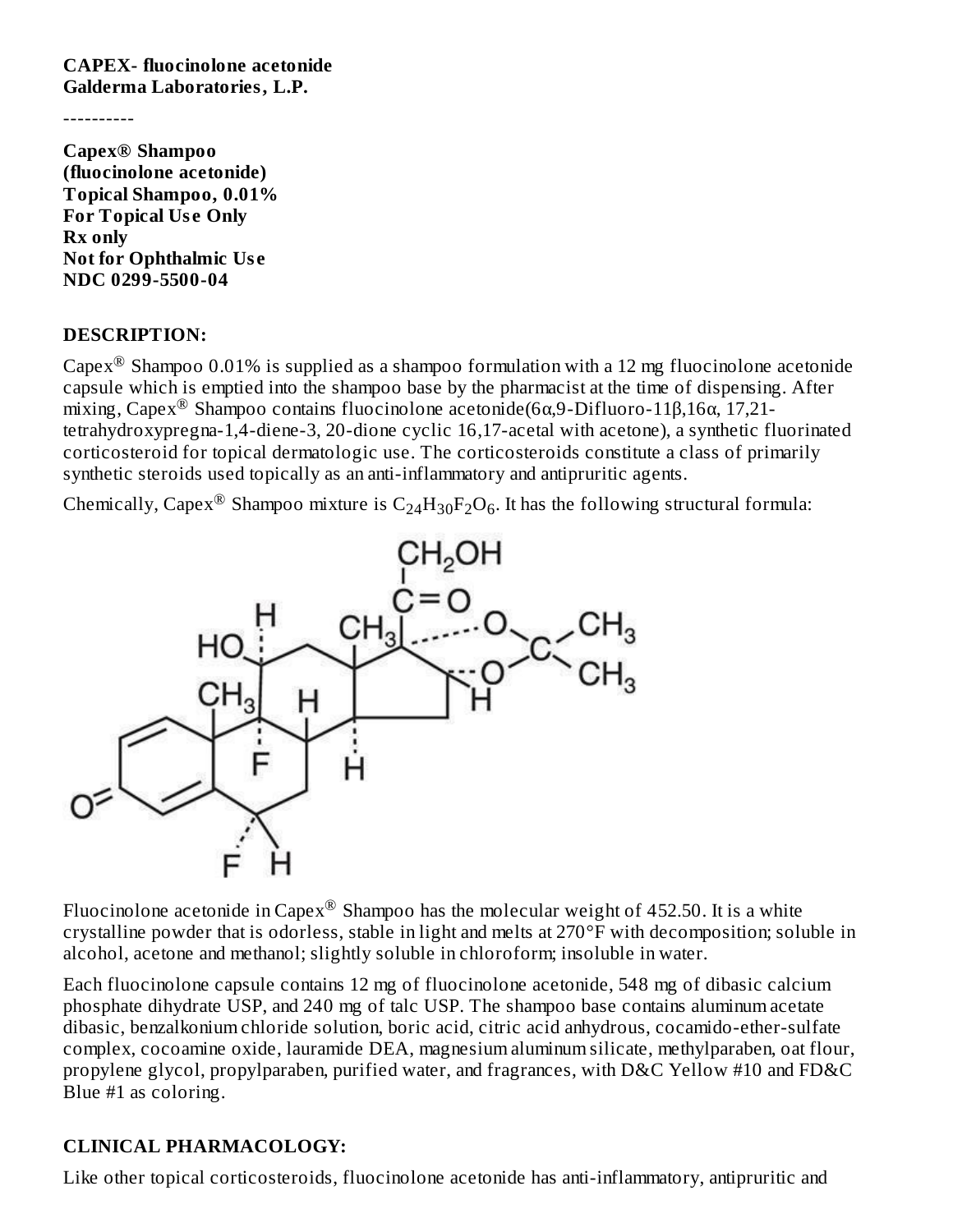vasoconstrictive properties. The mechanism of the anti-inflammatory activity of the topical steroids, in general, is unclear. However corticosteroids are thought to act by the induction of phospholipase  $\rm A_{2}$ inhibitory proteins, collectively called lipocortins. It is postulated that these proteins control the biosynthesis of potent mediators of inflammation such as prostaglandins and leukotrienes by inhibiting the release of their common precursor arachidonic acid. Arachidonic acid is released from membrane phospholipids by phospholipase  $A_2$ .

**Pharmacokinetics:** The extent of percutaneous absorption of topical corticosteroids is determined by many factors including the vehicle and the integrity of the epidermal barrier. Occlusive dressings with hydrocortisone for up to 24 hours have not been demonstrated to increase penetration; however, occlusion of hydrocortisone for 96 hours markedly enhances penetration. Topical corticosteroids can be absorbed from normal intact skin while inflammation and/or other disease processes in the skin increase percutaneous absorption.

Capex $^{\circledR}$  Shampoo is in the low to medium range of potency as compared with other topical corticosteroids.

## **CLINICAL STUDIES:**

In vehicle-controlled studies for the treatment of seborrheic dermatitis of the scalp, after 14 days of treatment, 84% of patients on active treatment and 29% of patients on the drug vehicle had cleared or markedly improved.

### **INDICATIONS AND USAGE:**

Capex<sup>®</sup> Shampoo is a low to medium potency corticosteroid indicated for the treatment of seborrheic dermatitis of the scalp. This product has not been proven to be effective in other corticosteroidresponsive dermatoses.

### **CONTRAINDICATIONS:**

Capex<sup>®</sup> Shampoo is contraindicated in those patients with a history of hypersensitivity to any of the components of the preparation.

## **PRECAUTIONS:**

**General:** Systemic absorption of topical corticosteroids can produce reversible hypothalamic-pituitaryadrenal (HPA) axis suppression with the potential for glucocorticoid insufficiency after withdrawal of treatment. Manifestations of Cushing's syndrome, hyperglycemia and glucosuria can also be produced in some patients by systemic absorption of topical corticosteroids while on treatment.

Patients applying a topical steroid to a large surface area or to areas under occlusion should be evaluated periodically for evidence of HPA axis suppression. This may be done by using the ACTH stimulation, A.M. plasma cortisol, and urinary free cortisol tests. Patients receiving superpotent corticosteroids should not be treated for more than 2 weeks at a time and only small areas should be treated at any one time due to the increased risk of HPA suppression.

If HPA axis suppression is noted, an attempt should be made to withdraw the drug, to reduce the frequency of application, or to substitute a less potent corticosteroid. Infrequently, signs and symptoms of glucocorticoid insufficiency may occur requiring supplemental systemic corticosteroids. For information on systemic supplementation, see prescribing information for those products.

Pediatric patients may be more susceptible to systemic toxicity from equivalent doses due to their larger skin surface to body mass ratios. (See PRECAUTIONS-Pediatric Use).

If irritation develops, Capex $^{\circledR}$  Shampoo should be discontinued and appropriate therapy instituted.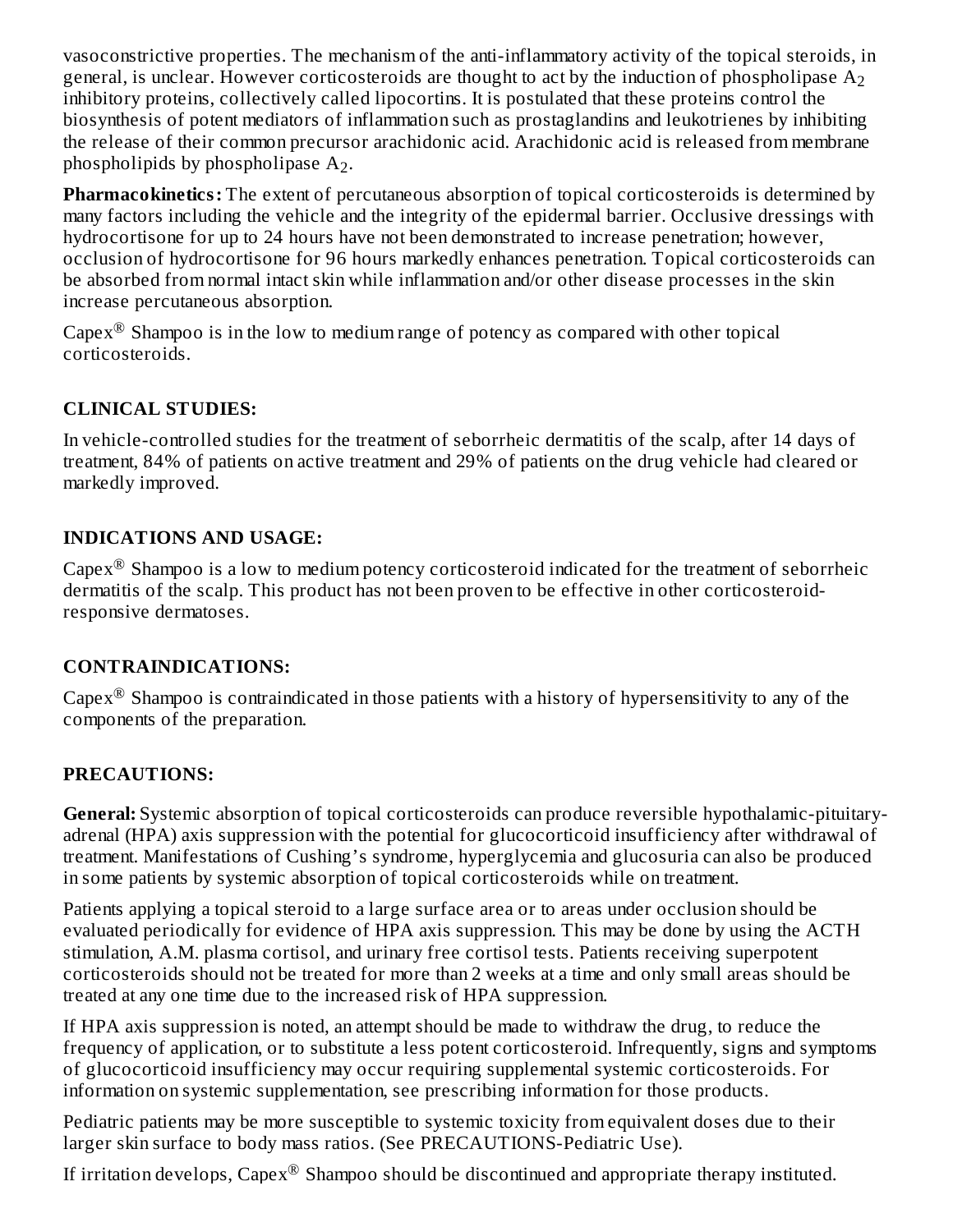Allergic contact dermatitis with corticosteroids is usually diagnosed by a *failure to heal* rather than noting a clinical exacerbation as with most topical products not containing corticosteroids. Such an observation should be corroborated with appropriate diagnostic patch testing.

If concomitant skin infections are present or develop, an appropriate antifungal or antibacterial agent should be used. If a favorable response does not occur promptly, use of Capex<sup>®</sup> Shampoo should be discontinued until the infection has been adequately controlled.

### **Information for Patients:**

Patients using topical corticosteroids should receive the following information and instructions:

- 1. This medication is to be used as directed by the physician. It is for external use only. Avoid contact with the eyes. In case of contact, wash eyes liberally with water.
- 2. This medication should not be used for any disorder other than that for which it was prescribed.
- 3. The treated scalp area should not be bandaged or otherwise covered or wrapped so as to be occlusive unless directed by the physician.
- 4. Patients should report to their physician any signs of local adverse reactions.
- 5. Discard contents after two (2) months.

### **Laboratory Tests:**

The following tests may be helpful in evaluating patients for HPA axis suppression:

ACTH stimulation test

A.M. plasma cortisol test

Urinary free cortisol test

### **Carcinogenesis, mutagenesis, and impairment of fertility:**

Long-term animal studies have not been performed to evaluate the carcinogenic potential or the effect on fertility of Capex $^{\circledR}$  Shampoo.

### **Pregnancy:**

**Teratogenic effects: Pregnancy category C:** Corticosteroids have been shown to be teratogenic in laboratory animals when administered systemically at relatively low dosage levels. Some corticosteroids have been shown to be teratogenic after dermal application in laboratory animals.

There are no adequate and well-controlled studies in pregnant women or teratogenic effects from Capex<sup>®</sup> Shampoo. Therefore, Capex<sup>®</sup> Shampoo should be used during pregnancy only if the potential benefit justifies the potential risk to the fetus.

### **Nursing Mothers:**

Systemically administered corticosteroids appear in human milk and could suppress growth, interfere with endogenous corticosteroid production or cause other untoward effects. It is not known whether topical administration of corticosteroids could result in sufficient systemic absorption to produce detectable quantities in human milk. Because many drugs are secreted in human milk, caution should be exercised when Capex $^{\circledR}$  Shampoo is administered to a nursing woman.

### **Pediatric Us e:**

Safety and effectiveness in children and infants have not been established. Because of a higher ratio of skin surface area to body mass, pediatric patients are at a greater risk than adults of HPA axis suppression when they are treated with topical corticosteroids. They are therefore also at a greater risk of glucocorticoid insufficiency after withdrawal of treatment and of Cushing's syndrome while on treatment. Adverse effects including striae have been reported with inappropriate use of topical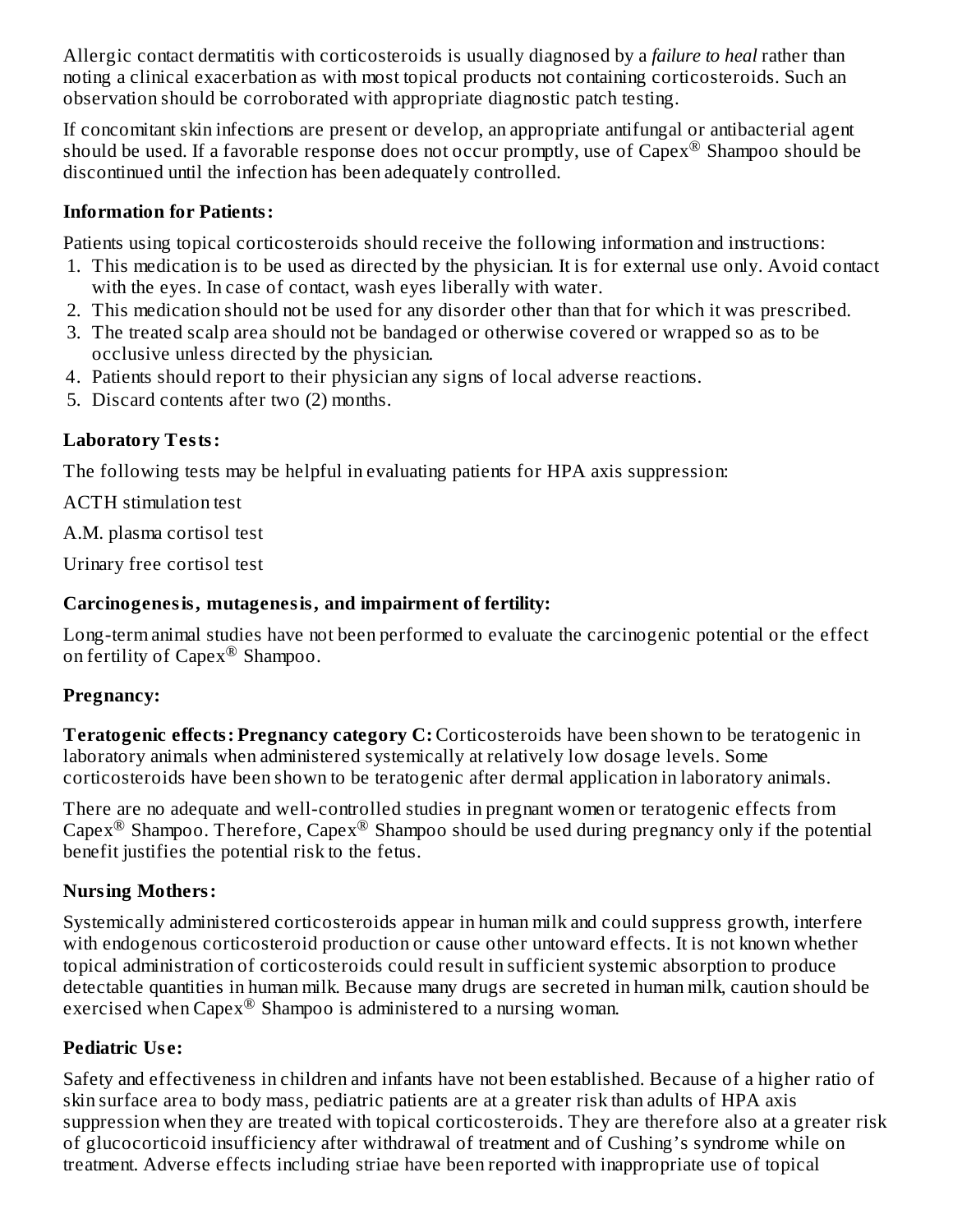corticosteroids in infants and children.

HPA axis suppression, Cushing's syndrome and intracranial hypertension have been reported in children receiving topical corticosteroids. Manifestations of adrenal suppression in children include linear growth retardation, delayed weight gain, low plasma cortisol levels and absence of response to ACTH stimulation. Manifestations of intracranial hypertension include bulging fontanelles, headaches and bilateral papilledema.

### **ADVERSE REACTIONS:**

The following local adverse reactions have been reported infrequently with topical corticosteroids. They may occur more frequently with the use of occlusive dressings, especially with higher potency corticosteroids. These reactions are listed in an approximate decreasing order of occurrence: dryness, folliculitis, acneiform eruptions, perioral dermatitis, allergic contact dermatitis, secondary infection, skin atrophy, striae, miliaria, burning, itching, irritation and hypopigmentation.

### **OVERDOSAGE:**

Topically applied Capex $^\circledR$  Shampoo can be absorbed in sufficient amounts to produce systemic effects (See PRECAUTIONS).

### **DOSAGE AND ADMINISTRATION:**

The pharmacist must empty the contents of the enclosed capsule into the shampoo base prior to dispensing to the patient. This product should be shaken well prior to use. No more than approximately one (1) ounce of the medicated shampoo should be applied to the scalp area once daily, worked into a lather and allowed to remain on the scalp for approximately 5 minutes. The hair and scalp should then be rinsed thoroughly with water.

### **HOW SUPPLIED:**

Capex $^{\circledR}$  Shampoo is supplied as a two component package: a capsule which contains the active component fluocinolone acetonide, and a separate package of liquid shampoo. The pharmacist must mix the content of the capsule into the base at the time of dispensing. Capex<sup>®</sup> Shampoo is dispensed to the patient in a 6 ounce bottle.

Shake well before using.

Store at controlled room temperature 68° - 77°F (20° - 25°C) with excursions permitted between 59° - 86°F (15° - 30°C) in tightly closed containers.

Marketed by:

GALDERMA LABORATORIES, L.P.

Fort Worth, Texas 76177 USA

Made in Canada.

P52306-3

GALDERMA is a registered trademark.

Revised: December 2015

## **PATIENT INFORMATION**

 $\mathrm{Capex}^{\circledR}$  (kap-eks) Shampoo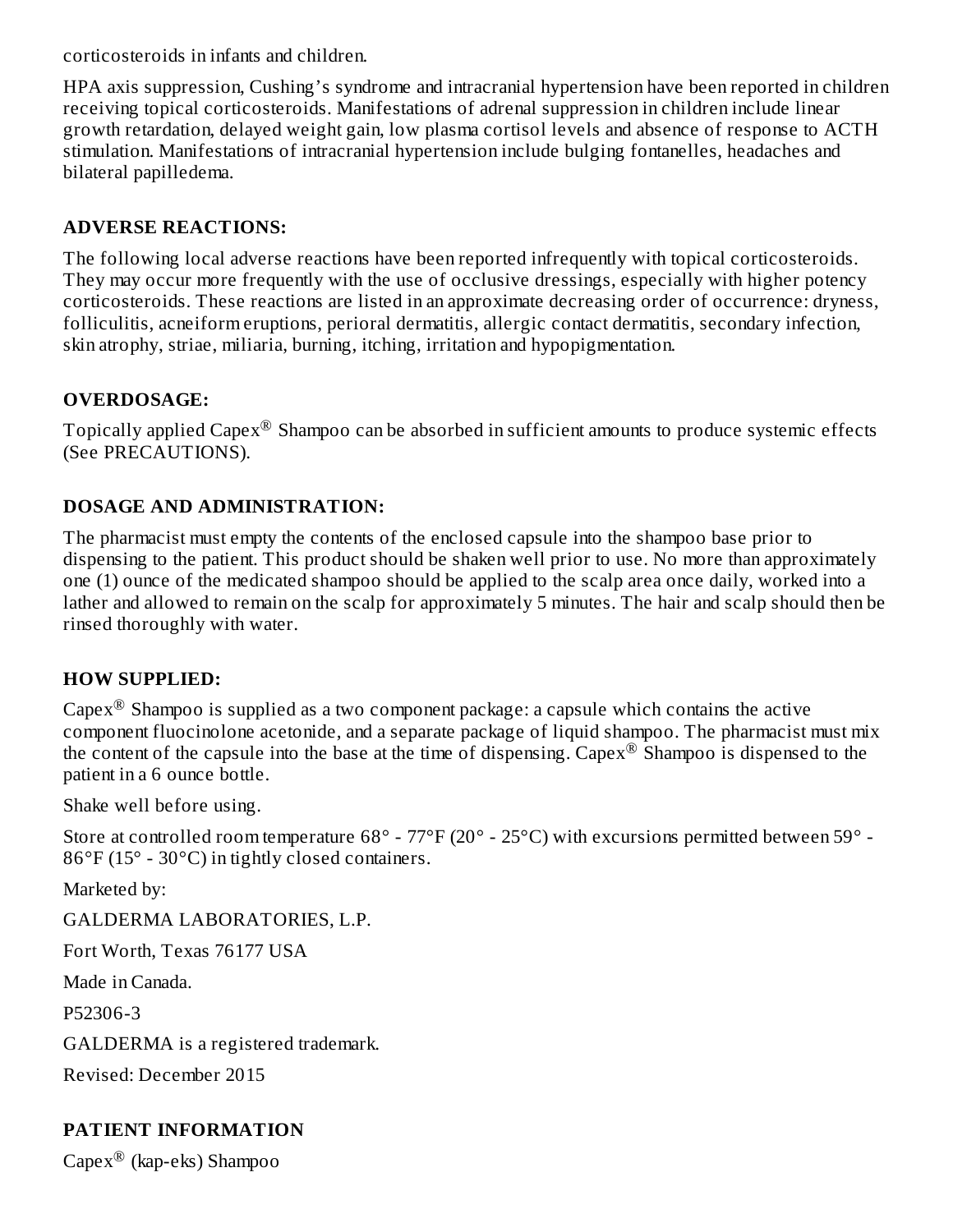(fluocinolone acetonide) Topical Shampoo, 0.01%

#### **Important:**

Capex Shampoo is for use on the skin only. Do not get Capex Shampoo in your eyes.

#### **What is Capex Shampoo?**

Capex Shampoo is a prescription medicine used on the scalp to treat a skin condition called seborrheic dermatitis. It is not known if Capex Shampoo is safe and effective in children and infants.

#### **Who should not us e Capex Shampoo?**

Do not use Capex Shampoo if you are allergic to any of its ingredients. See the end of this leaflet for a complete list of ingredients in Capex Shampoo.

#### **Before using Capex Shampoo, tell your doctor about all of your medical conditions, including if you:**

• have a scalp infection. You may need medicine to treat the scalp infection before you use Capex Shampoo.

• are pregnant or plan to become pregnant. It is not known if Capex shampoo can harm your unborn baby. Talk to your doctor if you are pregnant or plan to become pregnant.

• are breastfeeding or plan to breastfeed. It is not known if Capex Shampoo passes into your breast milk and if it can harm your baby. Talk to your doctor about the best way to feed you baby if you use Capex Shampoo.

**Tell your doctor about all the medicines you take,** including prescription and over-the-counter medicines, vitamins, and herbal supplements. Especially tell your doctor if you take other corticosteroid medicines by mouth or use other products on your skin that contain corticosteroids. Do not use other products containing a corticosteroid medicine with Capex Shampoo without talking to your doctor first.

### **How should I us e Capex Shampoo?**

- When you receive your Capex Shampoo, it will already be mixed in a bottle by your pharmacist.
- Use Capex Shampoo exactly as your doctor tells you to use it.
- Your doctor should tell you how much Capex Shampoo to use and where to apply it.
- Capex Shampoo is for use on your scalp only (topical).
- Shake the Capex Shampoo bottle well before using.
- Do not apply more than 1 ounce of Capex Shampoo to your scalp, 1 time each day.
- Work Capex Shampoo into a lather.
- **Leave Capex Shampoo on your s calp for at least 5 minutes.**
- Rinse your hair and scalp well with water.

• Avoid getting Capex Shampoo in your eyes. If you get Capex Shampoo in your eyes, rinse your eyes well with water.

• **Do not** bandage or cover your head after using Capex Shampoo unless your doctor tells you to.

• Tell your doctor if you develop irritation where you apply Capex Shampoo, or if your seborrheic dermatitis is not getting better with Capex Shampoo.

### **What are the possible side effects of Capex Shampoo?**

### **Capex Shampoo can pass through your skin.**

The side effects of corticosteroids medicines used on the skin (topical) include:

• dry, itchy, and reddened skin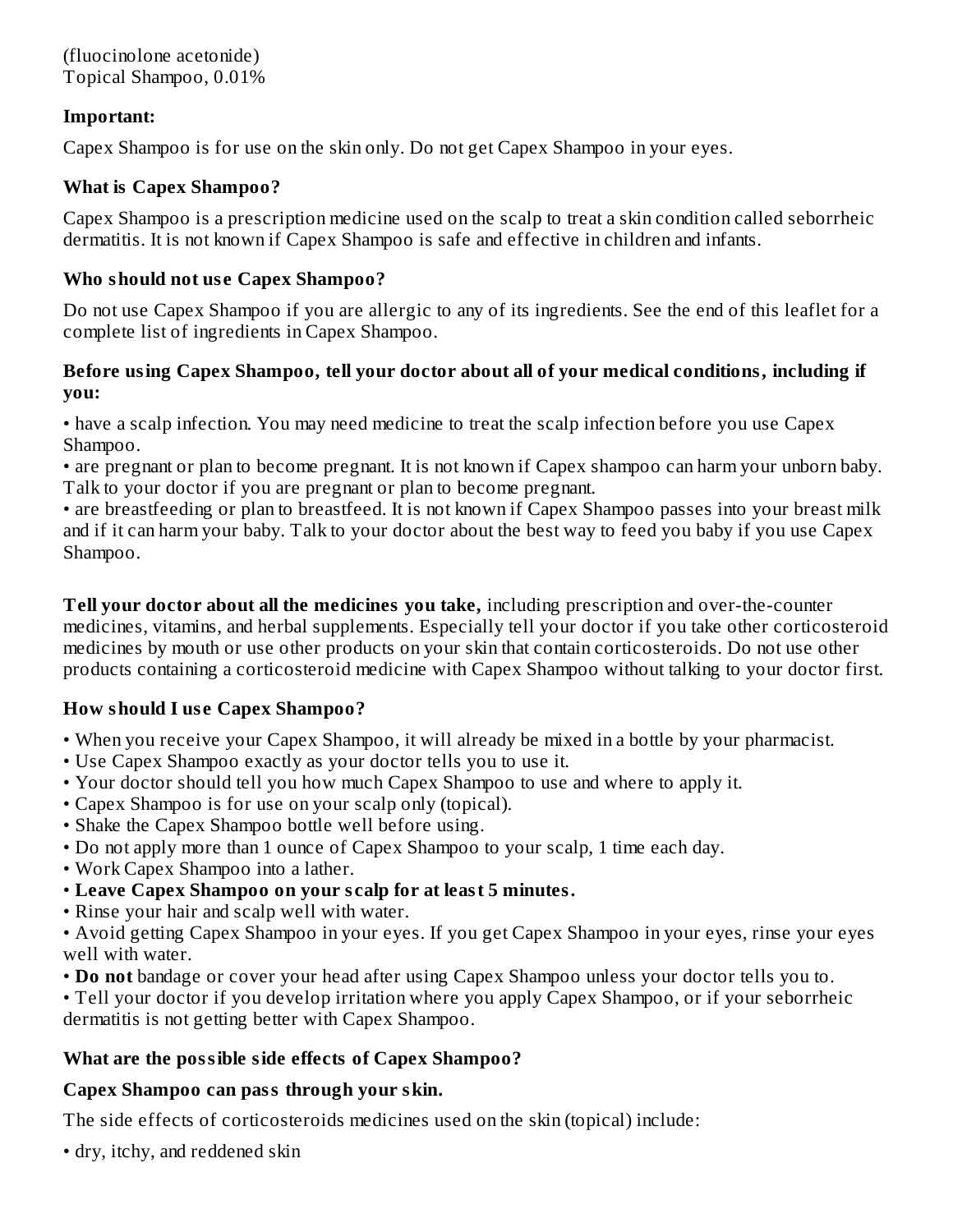- burning or stinging at application site
- inflamed hair follicle
- acne
- thinning of skin
- loss of skin color

These are not all the possible side effects of Capex Shampoo. For more information, ask your doctor or pharmacist. Call your doctor for medical advice about side effects. You may report side effects to FDA at 1-800-FDA-1088.

### **How should I store Capex Shampoo?**

- Store Capex Shampoo at room temperature between 68°F to 77°F (20°C to 25°C).
- Keep the Capex Shampoo bottle tightly closed.

• Throw away (discard) your Capex Shampoo bottle after 2 months, even if there is still medicine left in the bottle.

### **Keep Capex Shampoo and all medicines out of the reach of children.**

### **General information about the safe and effective us e of Capex Shampoo.**

Medicines are sometimes prescribed for purposes other than those listed in a Patient Information Leaflet. Do not use Capex Shampoo for a condition for which it was not prescribed. Do not give Capex Shampoo to other people, even if they have the same symptoms you have. It may harm them. You can also ask your doctor or pharmacist for information about Capex Shampoo that is written for health professionals.

### **What are the ingredients in Capex Shampoo?**

### **Active ingredient:** fluocinolone acetonide

**Inactive ingredients:** aluminum acetate dibasic, benzalkonium chloride solution, boric acid, citric acid anhydrous, cocamido-ether-sulfate complex, cocoamine oxide, dibasic calcium phosphate dihydrate, lauramide DEA, magnesium aluminum silicate, methylparaben, oat flour, propylene glycol, propylparaben, purified water, talc, fragrances, D&C Yellow 10, and FD&C Blue 1 as coloring.

Marketed by: GALDERMA LABORATORIES, L.P., Fort Worth, Texas 76177, USA GALDERMA is a registered trademark.

Made in Canada P52306-3

This Patient Information has been approved by the U.S. Food and Drug Administration

Issued: 12/2015

### **PACKAGE LABEL**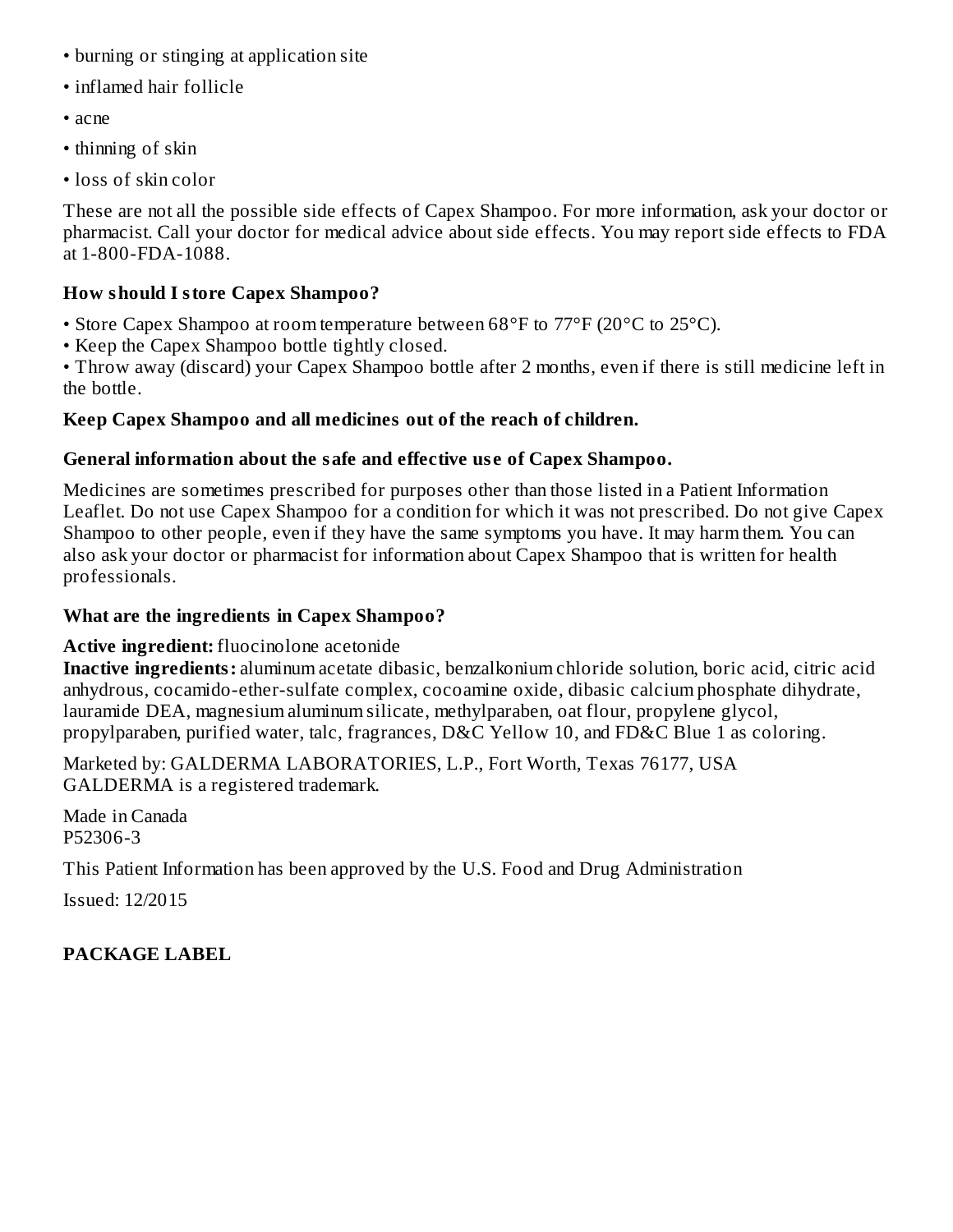

**ATTN PHARMACIST: Empty contents of enclos ed capsule into shampoo bottle.**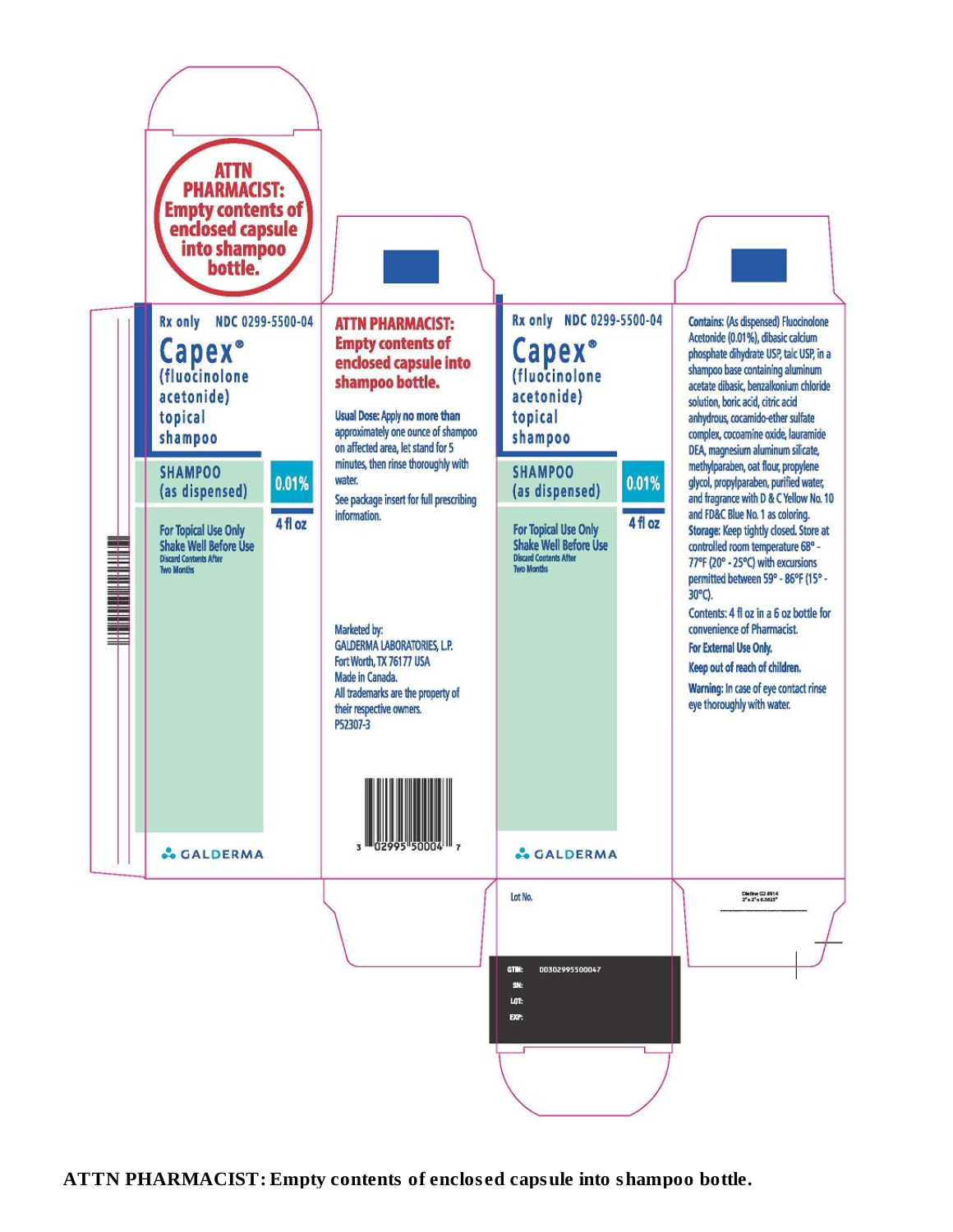#### **Rx only**

**NDC** 0299-5500-04

**Capex** ®(fluocinolone acetonide) topical shampoo

SHAMPOO (as dispensed)

0.01%

For Topical Use Only Shake Well Before Use Discard Contents After Two Months

4 fl oz

GALDERMA

### **ATTN PHARMACIST: Empty contents of enclos ed capsule into shampoo bottle.**

**ATTN PHARMACIST: Empty contents of enclos ed capsule into shampoo bottle.**

**Usual Dos e:** Apply **no more than** approximately one ounce of shampoo on affected area, let stand for 5 minutes, then rinse thoroughly with water.

See package insert for full prescribing information.

Marketed by: GALDERMA LABORATORIES, L.P. Fort Worth, Texas 76177 USA

Made in Canada.

All trademarks are the property of their respective owners.

P52307-3

**Contains:** (As dispensed) Fluocinolone Acetonide (0.01%), dibasic calcium phosphate dihydrate USP, talc USP, in a shampoo base containing aluminum acetate dibasic, benzalkonium chloride solution, boric acid, citric acid anhydrous, cocamido-ether sulfate complex, cocoamine oxide, lauramide DEA, magnesium aluminum silicate, methylparaben, oat flour, propylene glycol, propylparaben, purified water and fragrance with D & C Yellow No. 10 and FD&C Blue No. 1 as coloring.

**Storage:** Keep tightly closed. Store at controlled room temperature 68° - 77°F (20° - 25°C) with excursions permitted between 59° - 86°F (15° - 30°C)

Contents: 4 fl oz in 6 oz bottle for convenience of Pharmacist.

**For External Us e Only.**

**Keep out of reach of children.**

**Warning:** In case of eye contact rinse eye thoroughly with water.

| <b>CAPEX</b>               |                         |                    |               |  |  |  |
|----------------------------|-------------------------|--------------------|---------------|--|--|--|
| fluocinolone acetonide kit |                         |                    |               |  |  |  |
|                            |                         |                    |               |  |  |  |
| <b>Product Information</b> |                         |                    |               |  |  |  |
| Product Type               | HUMAN PRESCRIPTION DRUG | Item Code (Source) | NDC:0299-5500 |  |  |  |
|                            |                         |                    |               |  |  |  |
|                            |                         |                    |               |  |  |  |
| Packaging                  |                         |                    |               |  |  |  |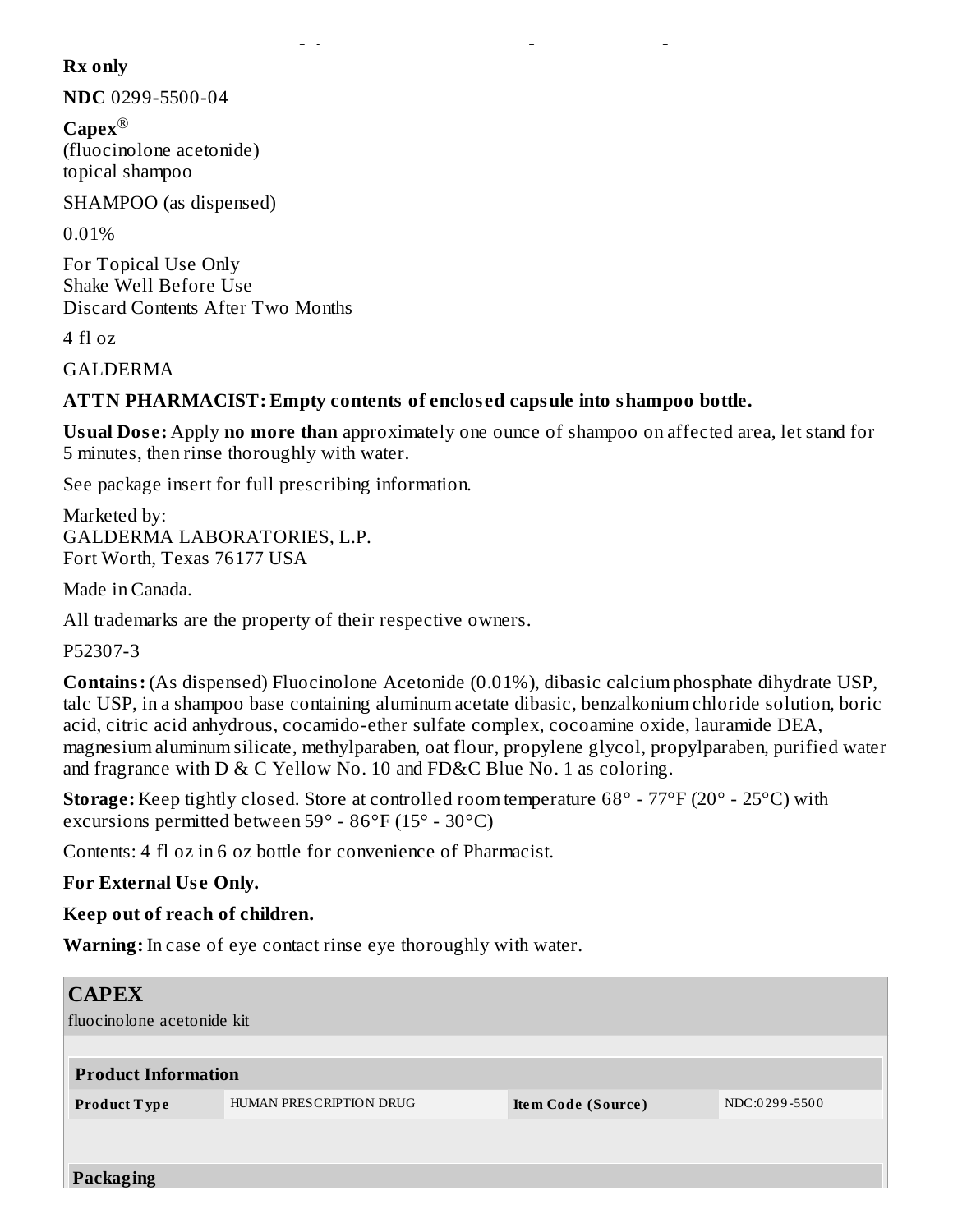| <b>Item Code</b><br>$\#$                                                                  |                                                  | <b>Package Description</b>                            |                 | <b>Marketing Start Date</b>                     |                               | <b>Marketing End Date</b>   |  |
|-------------------------------------------------------------------------------------------|--------------------------------------------------|-------------------------------------------------------|-----------------|-------------------------------------------------|-------------------------------|-----------------------------|--|
| 1 NDC:0299-5500-04                                                                        | 1 in 1 CARTON; Type 0: Not a Combination Product |                                                       | 10/12/1984      |                                                 |                               |                             |  |
|                                                                                           |                                                  |                                                       |                 |                                                 |                               |                             |  |
|                                                                                           |                                                  |                                                       |                 |                                                 |                               |                             |  |
| <b>Quantity of Parts</b>                                                                  |                                                  |                                                       |                 |                                                 |                               |                             |  |
| Part#<br>Part 1 1 PACKAGE                                                                 | <b>Package Quantity</b>                          |                                                       | $12 \text{ mg}$ |                                                 | <b>Total Product Quantity</b> |                             |  |
| 1 BOTTLE<br>Part 2                                                                        |                                                  |                                                       | 118 mL          |                                                 |                               |                             |  |
|                                                                                           |                                                  |                                                       |                 |                                                 |                               |                             |  |
|                                                                                           |                                                  |                                                       |                 |                                                 |                               |                             |  |
| Part 1 of 2                                                                               |                                                  |                                                       |                 |                                                 |                               |                             |  |
| <b>FLUOCINOLONE ACETONIDE</b>                                                             |                                                  |                                                       |                 |                                                 |                               |                             |  |
| fluocinolone acetonide powder, for solution                                               |                                                  |                                                       |                 |                                                 |                               |                             |  |
|                                                                                           |                                                  |                                                       |                 |                                                 |                               |                             |  |
|                                                                                           |                                                  |                                                       |                 |                                                 |                               |                             |  |
| <b>Product Information</b>                                                                |                                                  |                                                       |                 |                                                 |                               |                             |  |
| <b>Route of Administration</b>                                                            |                                                  | <b>TOPICAL</b>                                        |                 |                                                 |                               |                             |  |
|                                                                                           |                                                  |                                                       |                 |                                                 |                               |                             |  |
|                                                                                           |                                                  |                                                       |                 |                                                 |                               |                             |  |
| <b>Active Ingredient/Active Moiety</b>                                                    |                                                  |                                                       |                 |                                                 |                               |                             |  |
|                                                                                           |                                                  | <b>Ingredient Name</b>                                |                 | <b>Basis of Strength</b><br><b>FLUOCINOLONE</b> |                               | Strength<br>1 <sub>mg</sub> |  |
| FLUOCINOLONE ACETONIDE (UNII: 0CD5FD6S2M) (FLUOCINOLONE ACETONIDE -<br>UNII:0 CD5FD6 S2M) |                                                  |                                                       |                 | <b>ACETONIDE</b><br>in $1mg$                    |                               |                             |  |
|                                                                                           |                                                  |                                                       |                 |                                                 |                               |                             |  |
|                                                                                           |                                                  |                                                       |                 |                                                 |                               |                             |  |
| <b>Packaging</b>                                                                          |                                                  |                                                       |                 |                                                 |                               |                             |  |
| # Item Code                                                                               |                                                  | <b>Package Description</b>                            |                 | <b>Marketing Start Date</b>                     |                               | <b>Marketing End Date</b>   |  |
| $\mathbf{1}$                                                                              |                                                  | 12 mg in 1 PACKAGE; Type 0: Not a Combination Product |                 |                                                 |                               |                             |  |
|                                                                                           |                                                  |                                                       |                 |                                                 |                               |                             |  |
| <b>Marketing Information</b>                                                              |                                                  |                                                       |                 |                                                 |                               |                             |  |
| <b>Marketing Category</b>                                                                 |                                                  | <b>Application Number or Monograph Citation</b>       |                 | <b>Marketing Start Date</b>                     |                               | <b>Marketing End Date</b>   |  |
| <b>NDA</b>                                                                                | NDA020001                                        |                                                       |                 | 10/12/1984                                      |                               |                             |  |
|                                                                                           |                                                  |                                                       |                 |                                                 |                               |                             |  |
|                                                                                           |                                                  |                                                       |                 |                                                 |                               |                             |  |
| Part 2 of 2                                                                               |                                                  |                                                       |                 |                                                 |                               |                             |  |
| <b>BASE</b>                                                                               |                                                  |                                                       |                 |                                                 |                               |                             |  |
| shampoo shampoo                                                                           |                                                  |                                                       |                 |                                                 |                               |                             |  |
|                                                                                           |                                                  |                                                       |                 |                                                 |                               |                             |  |
|                                                                                           |                                                  |                                                       |                 |                                                 |                               |                             |  |
| <b>Product Information</b>                                                                |                                                  |                                                       |                 |                                                 |                               |                             |  |
| <b>Route of Administration</b>                                                            |                                                  | <b>TOPICAL</b>                                        |                 |                                                 |                               |                             |  |
|                                                                                           |                                                  |                                                       |                 |                                                 |                               |                             |  |
|                                                                                           |                                                  |                                                       |                 |                                                 |                               |                             |  |